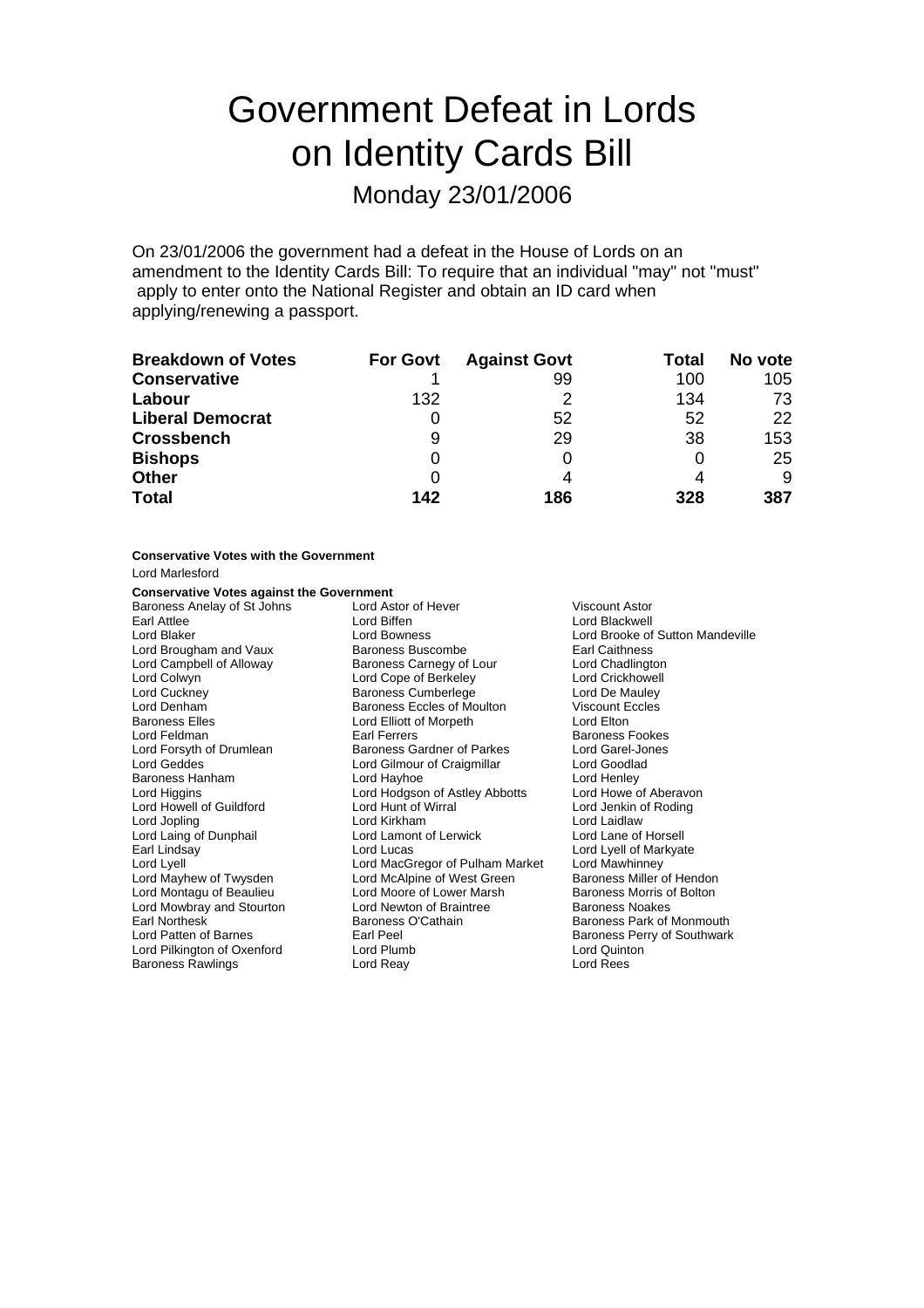### This was defeat number 17 in the parliamentary session.Lord Renton Lord Sanderson of Bowden

Baroness Seccombe<br>Earl Selborne Lord Skelmersdale **Lord Steinberg Lord Steinberg Lord Steinberg**<br>
Lord Strathclyde **Lord Swinfen** Baroness Trumpington Lord Tugendhat<br>
Lord Waddington Lord Wakeham

Lord Windlesham

**Labour Votes with the Government**

Lord Brooke of Alverthorpe<br>Lord Carter of Coles Lord Dixon **Lord Drayson Lord Drayson**<br>1999 Lord Eatwell **Lord Drayson** Lord Falconer of Thoroton Baroness Farrington of Ribbleton Lord Faultington of Ribbleton Lord Foster of Bishop Auckland Lord Harris of Haringey **Lord Harrison**<br>Lord Haworth **Lord Hart of Chilton**<br>Baroness Hayman Baroness McDonagh Baroness McIntosh of Hudnall<br>
Lord Mitchell Lord Morgan Baroness Morgan of Huyton Lord Morris of Aberavon<br>Lord Morris of Manchester Baroness Nicol Lord Patel of Blackburn Lord Pendry<br>
Baroness Prosser Corp Lord Prvs-Davies Baroness Royall of Blaisdon<br>Lord Sewel Lord Taylor of Blackburn Lord Temple-<br>
Lord Triesman Morris Lord Truscott Baroness Warwick of Undercliffe Baroness White<br>
Lord Williams of Elvel Lord Winston

Lord Alli **Lord Alli Baroness Amos**<br> **Raroness Andrews Cord Archer of Sandwell** Lord Anderson of Swansea **Baroness Andrews** Lord Archer of Sandwell<br>Baroness Ashton of Upholland Lord Bach Lord Bassam of Brighton Baroness Ashton of Upholland Lord Bach Lord Bassa<br>
Lord Bernstein of Craigweil Baroness Billingham Lord Borrie Lord Bernstein of Craigweil Baroness Billingham Lord Borrie<br>
Lord Brooke of Alverthorpe Lord Brookman Lord Campbell-Savours Lord Carter of Coles Lord Carter Lord Christopher Lord Clarke of Hampstead Lord Clinton-Davis Lord Corbett of Castle Vale<br>
Lord Corbett of Corston<br>
Baroness Corston Baroness David<br>
Lord Davies of Coitv Baroness Corston **Baroness David** Lord Davies of Coity<br>
Lord Davies of Oldham **Baroness Dean of Thornton-le-Fylde** Lord Desai Lord Davies of Oldham Baroness Dean of Thornton-le-Fylde Lord Desai<br>Lord Dixon Lord Dubs Lord Eatwell<br>
Lord Exans of Temple Guiting<br>
Lord Falconer of Thoroton 
Baroness Farrington of Ribbleton
Lord Faulkner of Worcester Lord Filkin Lord Foster of Bishop Auckland Lord Fyfe of Fairfield Lord Gavron **Baroness Gibson of Market Rasen**<br>
Lord Goldsmith **Baroness Goudie** Baroness Golding The Lord Goldsmith Corporation Baroness Goudie<br>Baroness Gould of Potternewton Lord Gould of Brookwood Lord Graham of Edmonton Baroness Gould of Potternewton Lord Gould of Brookwood Lord Graham<br>Lord Gregson Lord Criffiths of Burry Port Lord Grocott Lord Griffiths of Burry Port Lord Grocott<br>
Lord Harrison Lord Hart of Chilton Lord Haworth Barth Baroness Hayman<br>Baroness Hayman Baroness Hayman Baroness Henig<br>Baroness Hilton of Eggardon Lord Hogg of Cumbernauld Baroness Hollis of Heigham Baroness Hilton of Eggardon Lord Hogg of Cumbernauld Baroness Hollis of Heigham Cord Howarth of Newport Baroness Howells of St Davids Lord Howie of Troon Exaroness Howells of St Davids<br>
Lord Hunt of Chesterton<br>
Lord Hunt of Kings Heath Lord Hughes of Woodside Lord Hunt of Chesterton Lord Hunt of Chesterton Lord Hunt of Chesterton Lord Jones Lord Jones Heathheath Lord Jones Heathheath Lord Jones Heathheath Lord Jones Heathheath Lord Jones Lord Jones Jay o Baroness Jay of Paddington Lord Jordan **Lord Jordan Lord Judden Corporation** Lord Corporation Corporation Lord King of West Bromwich<br>
Lord Kinnock Lord Lord Layard Lord Lord Lea of Crondall Lord Kinnock Lord Layard Lord Lea of Crondall Lord Levy Lord Lipsey Lord Clipsey Baroness Lockwood<br>
Lord Lord Lord MacKenzie of Cord MacConald of Tradeston Lord MacKenzie of C Lord Macdonald of Tradeston Lord MacKenzie of Culkein<br>Baroness Massev of Darwen Lord Maxton Lord Mackenzie of Framwellgate Baroness Massey of Darwen Lord Maxton<br>Baroness McDonagh Baroness McIntosh of Hudnall Lord McKenzie of Luton **Baroness Nicol Corris of Manchester Baroness Nicol Lord O'Neill of Clackmannan**<br>
Lord Pendry Corris Corris Baroness Pitkeathley Baroness Prosser **Lord Prys-Davies** Baroness Ramsay of Cartvale<br>
Lord Randall of St Budeaux Lord Rea **Baroness Rendell of Babergh** Lord Rea Baroness Rendell of Babergh<br>
Lord Rooker<br>
Lord Rosser Lord Richard Cord Rooker Lord Rooker Lord Rosser<br>
Baroness Royall of Blaisdon Lord Sainsbury of Turville Baroness Scotland of Asthal Lord Sewel Lord Sheldon Viscount Simon Lord Turnberg dialong the Baroness Uddin Cord Turnberg Lord Warner<br>
Baroness Warwick of Undercliffe Baroness Whitaker Cord Whitty

Lord Selsdon **Lord Shaw of Northstead**<br>
Lord Steinberg<br>
Lord Stewartby Lord Strathclyde Lord Swinfen Baroness Thatcher Lord Waddington Lord Wakeham Lord Walker of Worcester

> Baroness Morgan of Drefelin<br>Baroness Morris of Yardley Lord Strabolgi **Baroness Symons of Vernham Dean**<br>
> Lord Temple-Morris **Baroness Thornton** Lord Tunnicliffe Lord Woolmer of Leeds

**Labour Votes against the Government**

Baroness Kennedy of The Shaws